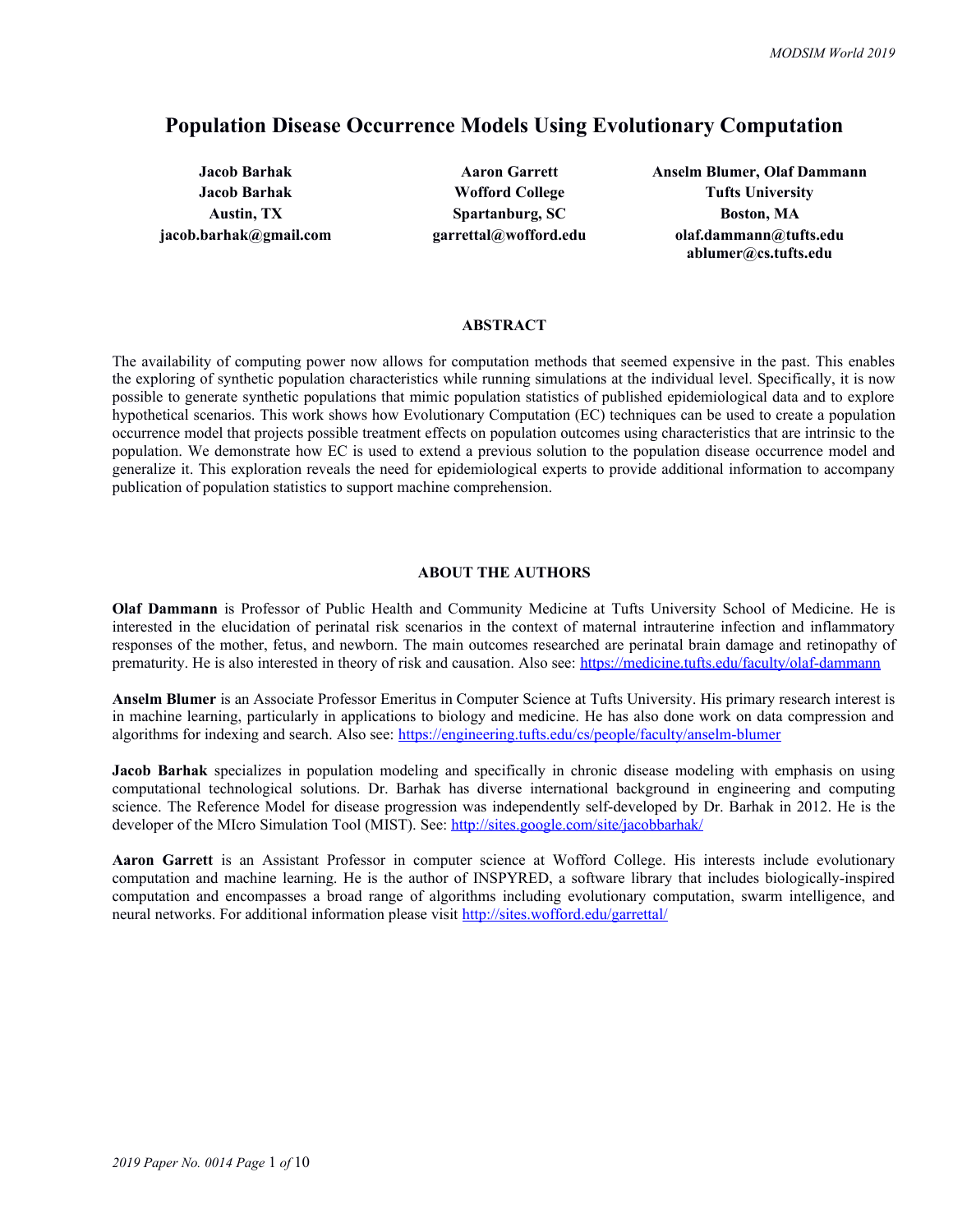# **Population Disease Occurrence Models Using Evolutionary Computation**

**Jacob Barhak Wofford College Tufts University** Austin, TX **Spartanburg, SC Boston, MA** 

**Jacob Barhak Aaron Garrett Anselm Blumer, Olaf Dammann jacob.barhak@gmail.com garrettal@wofford.edu olaf.dammann@tufts.edu ablumer@cs.tufts.edu**

# **INTRODUCTION**

Moore's law has been driving the exponential growth of computing power for over half a century (Moore, 1965). For the price of one hour of work, it is possible today to buy sufficient computing power to perform computations that were considered unreasonable last century. With this computing power, it is possible to simulate many individual entities within a population or employ time consuming algorithms to better understand the properties of populations.

In turn, the population modeling field has recently advanced from modeling population cohorts to modeling individuals. Numerous examples of such modeling (Population Modeling Working Group, 2015, 2016, 2017) require generation of synthetic populations to model reality. Medical data are typically restricted and therefore less available for researchers, mostly due to privacy issues, yet is widely published as summary data in the literature. Many examples can be found in clinical trials that are now aggregated according to US law in ClinicalTrials.Gov (ClinicalTrials.Gov, Online). The Reference Model (Barhak , 2015) is one example where information from many clinical trials is modeled to fit their published statistics. This is possible due to the MIcro Simulation Tool (MIST) (Barhak, 2013) that can receive population statistics that can contain inclusion and exclusion criteria to handle skewed distributions that are common in clinical trials. For example, MIST can generate an artificial population of individuals that match the mean age and its standard deviation of the population for a trial with a minimum age requirement.

This work extends the scope of population generation to handle more complex constraints that allows extracting indirect information from the synthetic population in order to project the effect of treatment of a population. We name the type of solution Population Disease Occurrence Model (PopDOM).

# **POPULATION DISEASE OCCURRENCE MODELS OVERVIEW**

This model was first suggested by Olaf Dammann who asked for assistance from the population modeling working group. Without losing generality, we will explain the technique using the same problem shown in (Dammann, Chui and Blumer, 2018) where an initial solution appeared.

## Known:

In a population of  $N=617$  preterm infants, where  $P_1=32\%$  are with Sepsis,  $P_2=75\%$  get Oxygen, it was observed that *P3=47%* reached the outcome of Retinopathy of Prematurity (ROP) (Chen, 2011). The odds ratios between parameters and outcomes were *O12=Odds(Oxygen,Sepsis) =2.6*, *O13 = Odds(ROP,Sepsis) = 2.8*, *O23 = Odds( ROP,Oxygen) = 3.6*,

## To be solved:

A new treatment is introduced that reduces the occurrence of sepsis from  $P_1 = 32\%$  to a lower value  $P_1^* = 16\%$ . Assuming that the odds ratios and the oxygen probability represent biological constraints that do not change, what would be the resulting prevalence (percentage) of ROP?

## Solution:

To solve this problem, let us first analyze the problem and explain some elements there. Parameters  $X_i$  in the problem, are Boolean parameters for each individual, where  $i=1...3$ . Parameter  $X_i$  for individual  $k=1...N$  can be either 0 or 1 and we can write it as  $X_{ik}$ . The probability of a parameter i is simply defined as  $P_i = \frac{\mu(X_{ik} - I)}{N}$  where  $\mu$  represents the count operator. The odds ratio of two parameters *i,j* defined by the following equation:

*Oij= #(Xik=1 & Xjk=1)\* #(Xik=0 & Xjk=0) / (#(Xik=0 & Xjk=1)\* #(Xik=1 & Xjk=0))*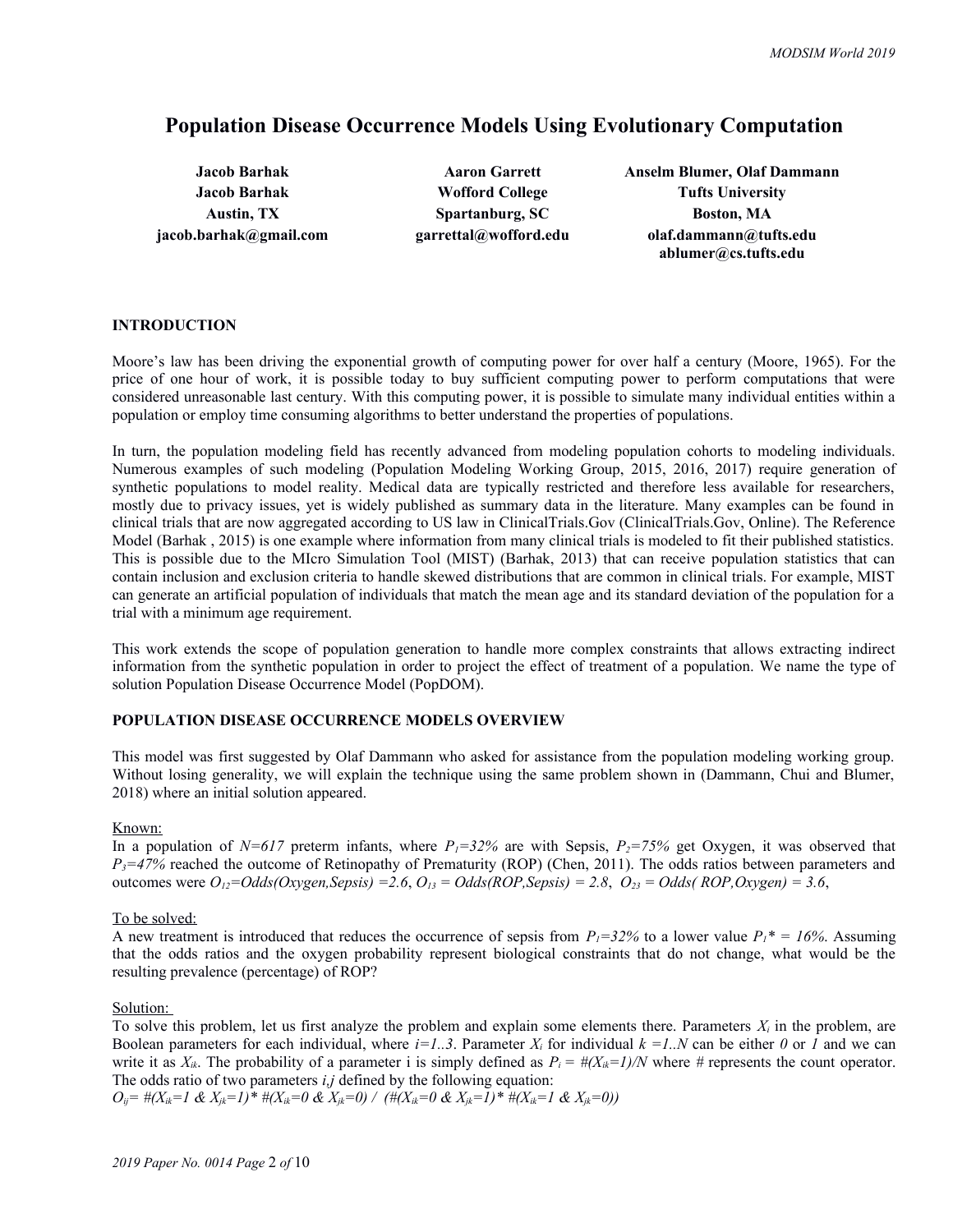Since  $X_{ik}$  parameters are Boolean, we can look at the problem from the cohort perspective where group  $G_{abc} = \{X_{ik} = a \& X_{2k} = b \}$  $\& X_{3k} = c$ . So for this 3 parameter problem, there are 8 groups:  $G_{000}$ ,  $G_{001}$ ,  $G_{010}$ ,  $G_{101}$ ,  $G_{100}$ ,  $G_{110}$ ,  $G_{111}$ . We will denote the size of group  $G_{abc}$  as # $G_{abc}$ . We can also write the odds ratios by replacing # $(X_{ik}=1 \& X_{2k}=1)$  with # $(X_{ik}=1 \& X_{2k}=1 \& X_{3k}=0)$ *or*  $X_{1k} = I \& X_{2k} = I \& X_{3k} = I$  ) which is equivalent to  $(HG_{110} + HG_{111})$ . We can do the same for all other elements.

The solution offered in (Dammann, Chui and Blumer, 2018) is to solve the problem by writing equations for the sizes of each group. Let us start by following in the same path. The given known elements account for 7 equations, 3 equations for probabilities, 3 equations for odds ratios, and 1 equation to account for population size.

- *1. P1 = (#G100+#G101+#G110+#G111) /N*
- *2. P2 = (#G010+#G011+#G110+#G111) /N*
- *3. P3 = (#G001+#G101+#G011+#G111) /N*
- *4.*  $O_{12} = (\#G_{110} + \#G_{111}) * (\#G_{000} + \#G_{001}) / ((\#G_{010} + \#G_{011}) * (\#G_{100} + \#G_{101}))$
- 5.  $O_{13} = (\#G_{101} + \#G_{111}) * (\#G_{000} + \#G_{010}) / ((\#G_{001} + \#G_{011}) * (\#G_{100} + \#G_{110}))$
- 6.  $O_{23} = (\#G_{011} + \#G_{111}) * (\#G_{000} + \#G_{100}) / ((\#G_{001} + \#G_{101}) * (\#G_{010} + \#G_{110}))$
- *7. N = #G000+#G001+#G010+#G011+#G100+#G101+#G110+#G<sup>111</sup>*

Since there are 8 unknown values for *#Gabc* and 7 equations, it leaves one degree of freedom for a solver to calculate the group counts. In the solution in (Dammann, Chui and Blumer, 2018) another assumption was made to account for the  $8<sup>th</sup>$ equation to allow a solution for this problem. The added assumption kept constant ratios involving outcome and risk factor group and was added outside the formal definition of the problem. Since the assumption was not based on a given constraint and although may be reasonable, it may not represent reality. In this paper we will avoid this assumption and explore the multiple population distributions possible.

Moreover, the solution given in (Dammann, Chui and Blumer, 2018) has only *D=3* underlying parameters: Sepsis, Oxygen, ROP and 8 unknowns. The solution space for this problem grows exponentially with the number of parameters – 16 unknowns with 4 parameters and  $2^D$  unknowns for *D* parameters. With the simple problem given with 3 parameters, it is possible to compute all possible permutations on a modern computer to find all *#Gabc* combinations that make sense. However, if we have the same problem with more parameters, the number of degrees of freedom will increase and solution may not be practical, especially if some information such an odds ratio is not given. However, a solution that explores distributions may provide better insight on the problem. Therefore, we chose an Evolutionary Computation (EC) solution that can cope with large solution spaces.

#### **POPULATION GENERATION USING EVOLUTIONARY COMPUTATION**

The EC solution chosen is a type of Genetic Algorithm. The idea is that the EC solution generates a population of candidate solutions. Each candidate solution is a population of individuals that may solve this problem given. To avoid confusion, note that we generate a population of populations. The quality of the solution is determined by a fitness function that quantifies the error of the solution from the ideal population. In this work the fitness function is of the form:

*Fitness(s)* =  $W_1 \Sigma [P_i - P_i'] + W_2 \Sigma [O_i - O_i']$ 

Where  $W_1$ ,  $W_2$  are constants and  $P_i'$  and  $O_{ij}'$  are the probabilities and odds ratios of the candidate solutions. The ideal solution will result in a zero value for the fitness function.

The EC solution walks through these main stages:

- 1. Generation: A population of random solutions is generated. In this problem, each solution *s* consists *of D x N* random numbers  $X_{ik} \sim Bernoulli(P_i)$  where  $i=1..D$ ,  $k=1..N$  and  $P_i$  is the probability given – while odds ratios are initially ignored. These are the initial conditions for the problem.
- 2. Evaluation: Where *Fitness(s)* is calculated for each solution *s*
- 3. Selection: Where the best solutions are ranked and selected to represent the next generation
- 4. Variation: Where the selected solutions undergo mutation and crossover operators to create another generation consisting of a population of solutions. The operators defined in this work are: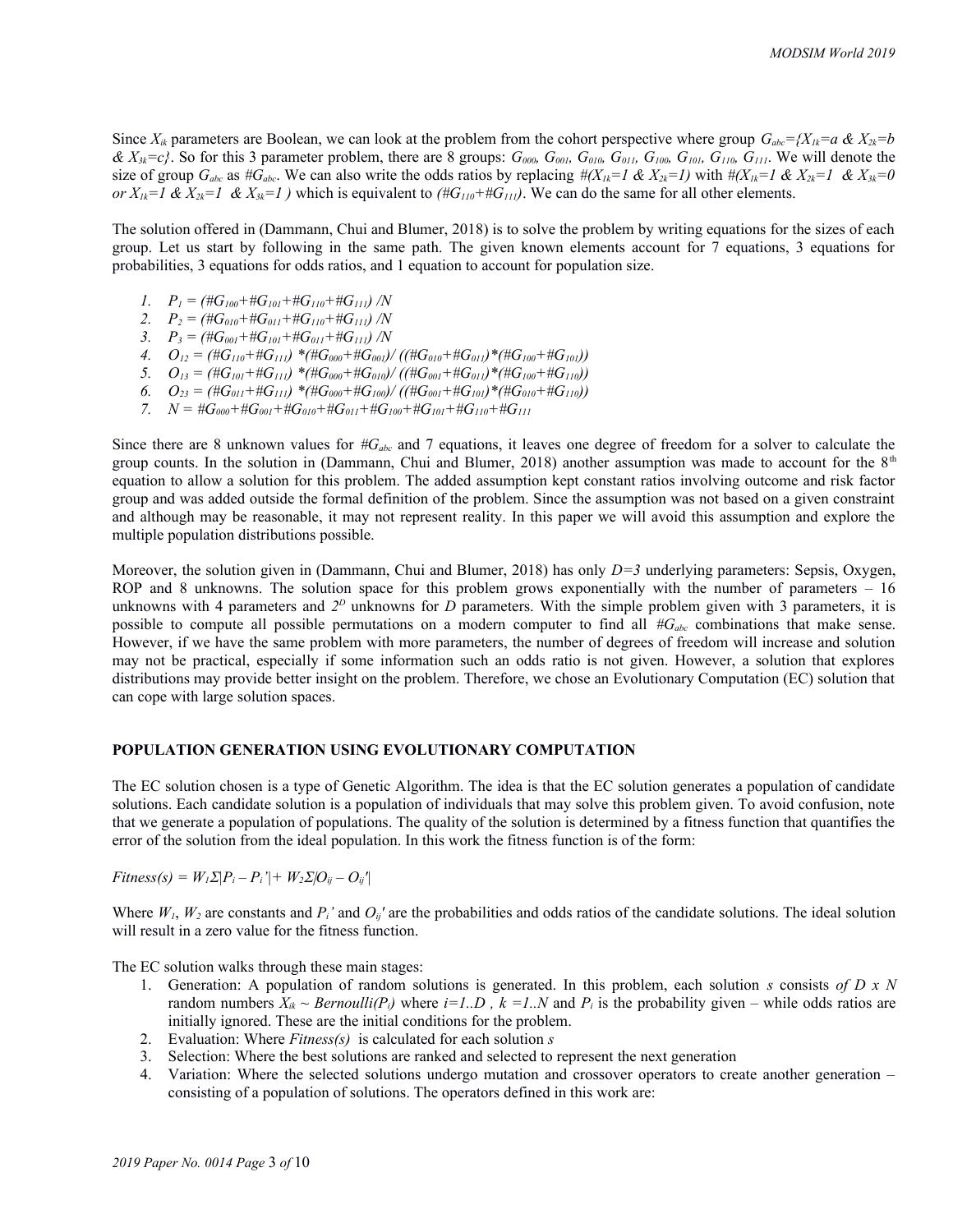- a. Cross-over: from a pair of mother and father solutions  $s_1 = \{X_{ik}\}\$ and  $s_2 = \{Y_{ik}\}\$ create two offspring solutions such that  $s_3 = \{X_{ik} \text{ if } R_k = 0, Y_{ik} \text{ if } R_k = 1\}$ ,  $s_4 = \{Y_{ik} \text{ if } R_k = 0, X_{ik} \text{ if } R_k = 1\}$  where  $R_k \sim \text{Bernoulli}(0.5)$
- b. Internal Swap Mutator: swap a single parameter value *Xi* between two random individuals *k* and *h* in the solution so that these two values are swapped:  $X_{ik} \Leftrightarrow X_{ih}$ . Do this for each individual *k* if *Uniform(0,1)* < R where *R* is the mutation rate.
- c. Reroll Mutator: regenerate the individual  $X_{ik}$  in solution *s,*  $X_{ik} \sim Bernoulli(P_i)$  where  $i=1..D$ ,  $k=1..N$ . Do this for each individual *k* if  $Uniform(0,1) < R$  where *R* is the mutation rate.
- 5. Termination: where a stopping criteria is checked in this paper the algorithm stops after a certain number of generations is reached. If a stop criteria was not reached, the EC algorithm goes back to step 2
- 6. Post termination, the most fitting population is considered the answer

Since there is randomness involved in several stages of the EC algorithm, the solution may have random elements. Therefore to get a better understanding, the EC algorithm simulation was repeated several times to show a distribution of results.

However, it is important to point out that the EC algorithm, unlike an analytic solution, will take into account the discrete nature of the problem. In a population of 617 people, there is a finite number of combinations of how groups  $G_{abc}$  are formed and each one of those groups will have an integer rather than a real number with a fraction to represent the solution. This type of constraint is hard to solve analytically, yet the EC algorithm incorporates this into its solution and it is likely that the fitness of those solutions will not be the same, so given enough time, it is likely that the discrete nature of the problem will lead to a specific solution – even though many solutions are possible that are very close to the given numbers.

It is also important to note the problem itself is somewhat ill defined since epidemiological studies rarely report exact number with high precision. If high precision numbers would be reported, it would perhaps be possible to find the exact population that matches all the statistics provided since the discrete nature of the problem would point to a specific solution. However, when the numbers given as imports are truncated to a certain precision, it may add some uncertainly if there are several close solutions. However, from the epidemiological perspective, the epidemiological study that created the input numbers has some statistical variation and if repeated, it may not provide the same numbers. Therefore, we are still interested in distribution of close results that the EC solution can provide.

However, so far the focus was on generating a population that matches statistics whereas the problem tries to calculate the effect of treatment. The next section will address this important solution step.

# **POPULATION DISEASE OCCURRENCE MODELS USING EVOLUTIONARY COMPUTATION**

The naive solution for the original problem has two population generation steps:

**Step 1:** Generate a population that matches the original untreated population statistics using EC. **Step 2:** Generate a population with the estimated treatment effect as a constraint while removing the constraint on the outcome.

| Solution       |     |        |        |            |         | $U_{13}$    | $U_{23}$ |
|----------------|-----|--------|--------|------------|---------|-------------|----------|
| Step           |     | Sepsis | Oxygen | <b>ROP</b> | Sep/Oxv | Sep/ROP     | Oxv/ROP  |
| Step           | OI. | 0.32   | U. / J | 0.47       | 2.6     | $\angle$ .0 | 3.0      |
| $\vert$ Step 2 | 617 | 0.16   | U. / J |            | 2.6     | $\angle$ .0 | 5.0      |

| Table 1. Parameters for the naive solution using two population generation steps. |  |  |  |  |
|-----------------------------------------------------------------------------------|--|--|--|--|
|                                                                                   |  |  |  |  |

Table 1 shows the parameters to be used in each step of the solution. Note that the question mark in the ROP in step 2 creates some ambiguity since some probability needs to be given to the initial solution generator of the EC. For the purposes for generating the initial population, the step 1 probability is used for ROP. However, there is no constraint on this probability during evolution and it is allowed to drift to get a new value that will match all other constraints.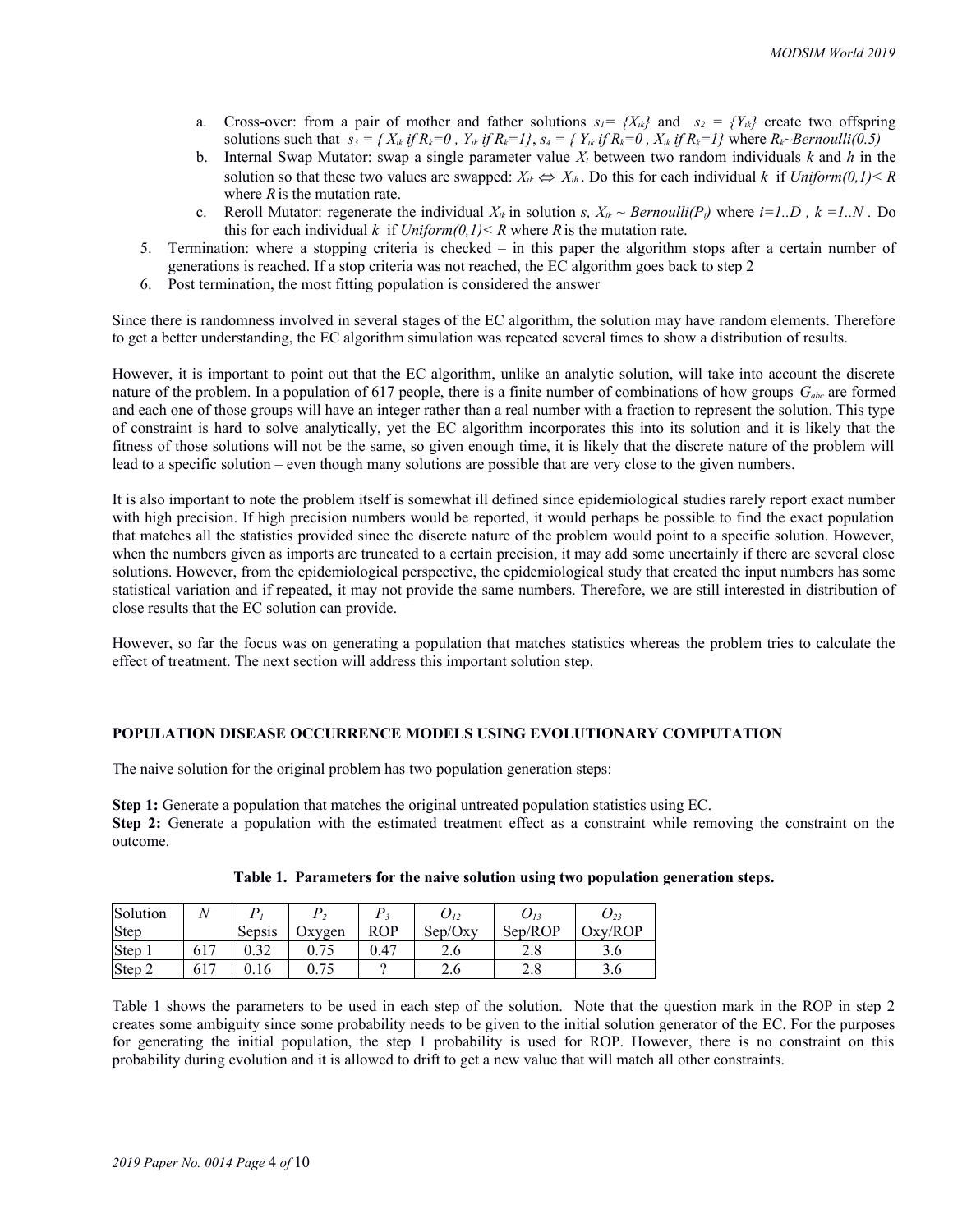If we recall the analytic solution with 8 unknowns, we can see that step 1 has one degree of freedom. However, if we try to calculate the population for step 2, there is another degree of freedom added since the ROP outcome is no longer a constraint. Therefore, there are two degrees of freedom. Also note that the naive solution does not have any connections between the steps, in fact step 2 can run before step 1 so step 1 seems to be redundant. Due to the degrees of freedom in solution, it is unclear if the populations generated actually provide a solution. In fact when running simulations this way, some unreasonable results appeared where ROP did not improve as expected due to the two degrees of freedom allowed in step 2.

Therefore, a slight variation was introduced in this solution to pass information between the two steps. To help do that, another new measure was introduced. We call it division ratio. The division ratio between two parameters is defined as  $R_{ij}$  =  $#(X_{ik} = 1 \& X_{ik} = 1) \quad / \quad #(X_{ik} = 1 \& X_{ik} = 0)$  which is a subset of the odds ratio calculation. This artificial calculation will help us figure out the missing degrees of freedom that we will transfer between the two steps assuming that those values will remain the same. The population disease occurrence solution will therefore be formulated as follows.

## Population Disease Occurrence Model Algorithm

**Step 1:** Generate a population that matches the original untreated population statistics using EC. Extract invariant properties from the solution.

**Step 2:** Generate a population with the estimated treatment effect as a constraint while removing the constraint on the outcome and applying the invariant properties as additional constraints.

|                   | $\boldsymbol{N}$ | P <sub>1</sub> | P <sub>2</sub> | P <sub>3</sub>           | $O_{12}$ | $O_{13}$ | $O_{23}$ | $R_{12}$ | $R_{13}$ | $R_{23}$ |
|-------------------|------------------|----------------|----------------|--------------------------|----------|----------|----------|----------|----------|----------|
|                   |                  | Sepsis         | Oxygen         | <b>ROP</b>               | Sep/Oxy  | Sep/ROP  | Oxy/ROP  | Sep/Oxy  | Sep/ROP  | Oxy/ROP  |
| Step 1            | 617              | 0.32           | 0.75           | 0.47                     | 2.6      | 2.8      | 3.6      |          |          |          |
| Step 2A           | 617              | 0.16           | 0.75           | $\overline{\mathcal{L}}$ | 2.6      | 2.8      | 3.6      | റ        |          |          |
| Step 2B           | 617              | 0.16           | 0.75           | $\Omega$                 | 2.6      | 2.8      | 3.6      | റ        |          | Step 1   |
| Step 2C           | 617              | 0.16           | 0.75           | $\mathcal{P}$            | 2.6      | 2.8      | 3.6      | റ        | Step 1   |          |
| $\text{Step } 2D$ | 617              | 0.16           | 0.75           | 2                        | 2.6      | 2.8      | 3.6      | റ        | Step 1   | Step 1   |
| Step 2E           | 617              | 0.16           | 0.75           | $\mathcal{P}$            | 2.6      | 2.8      | 3.6      | Step 1   |          |          |
| Step 2F           | 617              | 0.16           | 0.75           | 2                        | 2.6      | 2.8      | 3.6      | Step 1   |          | Step 1   |
| Step 2G           | 617              | 0.16           | 0.75           | 2                        | 2.6      | 2.8      | 3.6      | Step 1   | Step 1   |          |
| Step 2H           | 617              | 0.16           | 0.75           | 2                        | 2.6      | 2.8      | 3.6      | Step 1   | Step 1   | Step 1   |

**Table 2. Parameters for the population disease occurrence model** 

Table 2 shows the parameters to be added as input. The division ratio parameters are not given and need to be extracted from the solution. Therefore step 1 is important since it calculates unseen values that determine how the groups are formed and the division ratios calculated there can be used in step 2. However, the question is which of the 3 division ratios should be used in step 2, in other words, which one actually stays invariant between solutions. Since no information is provided, it was decided to check all possible variations and therefore 8 different step 2 strategies can be executed marked with the letters A-H. In each one of those simulations a different one of those values is transferred from step 1. Since we execute step 1 multiple times, we transfer the mean value calculated from multiple simulations.

Strategy C seems to be the most intuitive one since it ties between the sepsis parameter which was treated to the ROP outcome. However, we also wanted to see what happens when another single division ratio is kept stable and strategies B and E show this. However, note that even if we transfer one invariant from Step 1, there is still a degree of freedom if writing the equations and multiple solutions are theoretically possible. Therefore strategies D,F,G that use extra two division ratios from step 1 are used. We also wanted to see what happens if the problem was over constrained and we transfer all 3 division ratio values from step 1 to step 2 – strategy H handles this situation. Note that strategy A provides a reference of what happens if we do not constrain any of the division ratios.

Since we do not have additional information on the problem, we are exploring different paths to see possible behavior. The division ratios introduced here are artificial constructs. If an epidemiologist could provide another constraint that would be kept between step 1 and step 2, it would help. However, even with these artificial constructs we are able to gain some insight to the problem as the results suggest.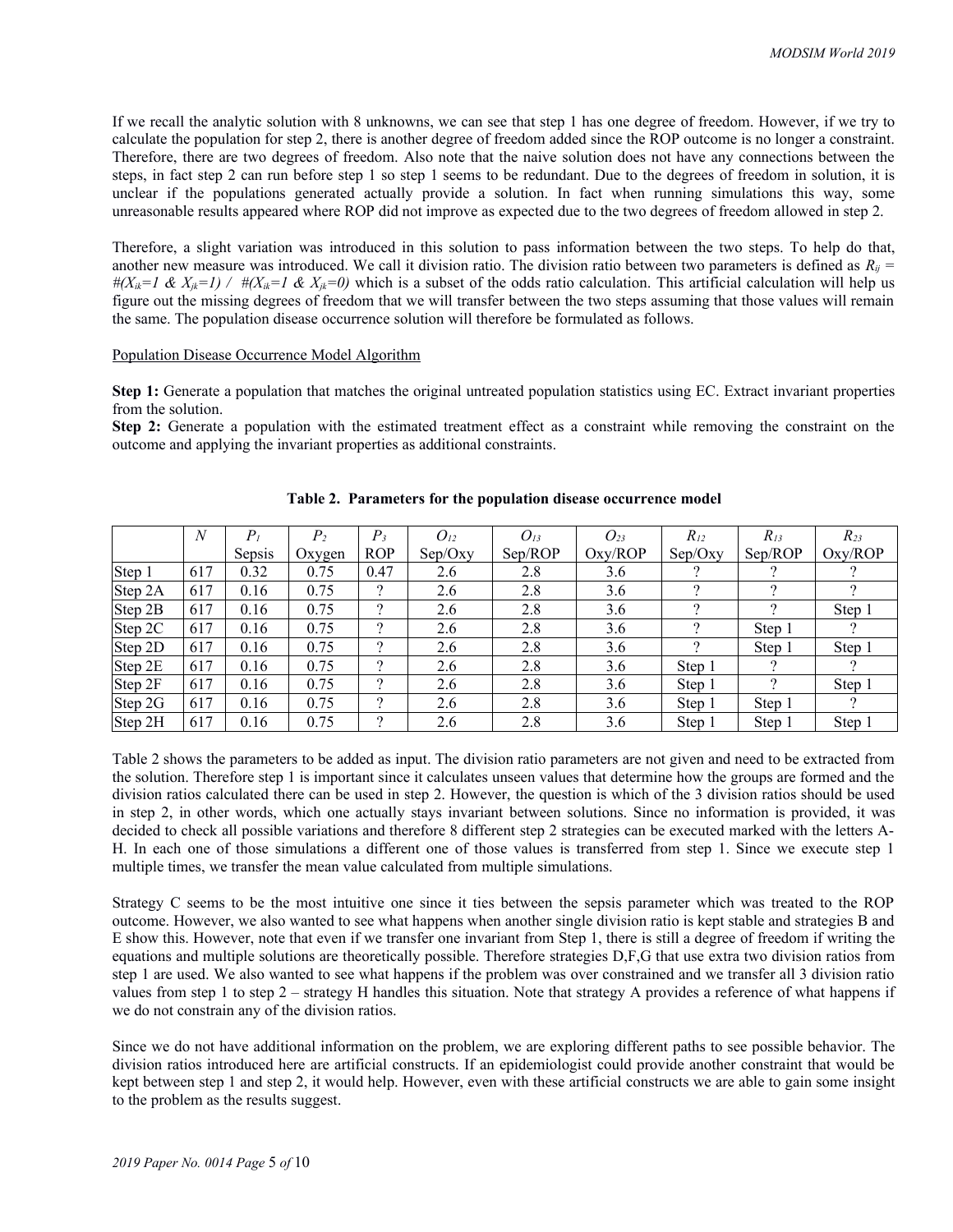### **RESULTS**

Step 1 of the simulation involves calculating the population as close as possible to the target constraints in Table 1. Table 3 shows the results statistics after repeating the EC calculation 100 times. There was one result that was dominant in 98 simulations marked as Sol 1 and two other results Sol 2 and Sol 3 that appeared once in 100 repetitions that may be considered outliers. The system calculated the average for the odds ratios and passed those to step 2 of the solution.

|                   | $\overline{N}$ |        | $P_{2}$ |            | $O_{I2}$ | $O_{13}$ | $O_{23}$ | $R_{12}$ | $R_{I3}$      | $R_{23}$ |
|-------------------|----------------|--------|---------|------------|----------|----------|----------|----------|---------------|----------|
|                   |                | Sepsis | Oxy.    | <b>ROP</b> | Sep/Oxy  | Sep/ROP  | Oxy/ROP  | Sep/Oxv  | Sep/ROP       | Oxy/ROP  |
| 'Target           | 617            | 0.320  | 0.750   | 0.470      | 2.600    | 2.800    | 3.600    |          |               |          |
| Sol 1 (98)        | 617            | 0.319  | 0.750   | 0.468      | 2.587    | 2.798    | 3.614    | 6.036    | 1.775         | 1.184    |
| $\vert$ Sol 2(1)  | 617            | 0.319  | 0.749   | 0.473      | 2.616    | 2.804    | 3.601    | 6.036    | 1.814         | 1.211    |
| $\vert$ Sol 3 (1) | 617            | 0.313  | 0.752   | 0.470      | 2.600    | 2.793    | 3.597    | 6.148    | 1.797         | 1.189    |
| Average           | 617            | 0.319  | 0.750   | 0.468      | 2.587    | 2.798    | 3.614    | 6.037    | <u> 1.775</u> | 1.184    |

**Table 3. Step 1 Results – numbers are rounded to 3 digits for display**



**Figure 1. Simulation results for all strategies for different treatment levels. Lines represent average of 100 repetitions while points represent the individual results of the 100 repetitions. The legend on the right represents colors used**

The average division ratios highlighted in yellow were passed as parameters to simulation step 2 strategies A-H. The simulation for all strategies A-H was executed for different treatment levels we enumerate from 0 to 12 that reduce sepsis from 0.32 for treatment level 0, to 0.08 in treatment level 12, in steps of 0.02. Figure 1 shows the effect of treatment on output population statistics. The image shows 100 repetitions of simulation for each parameter participating in simulation. The color legend to the right represents the meaning of each series data by color. Solid lines represent average of 100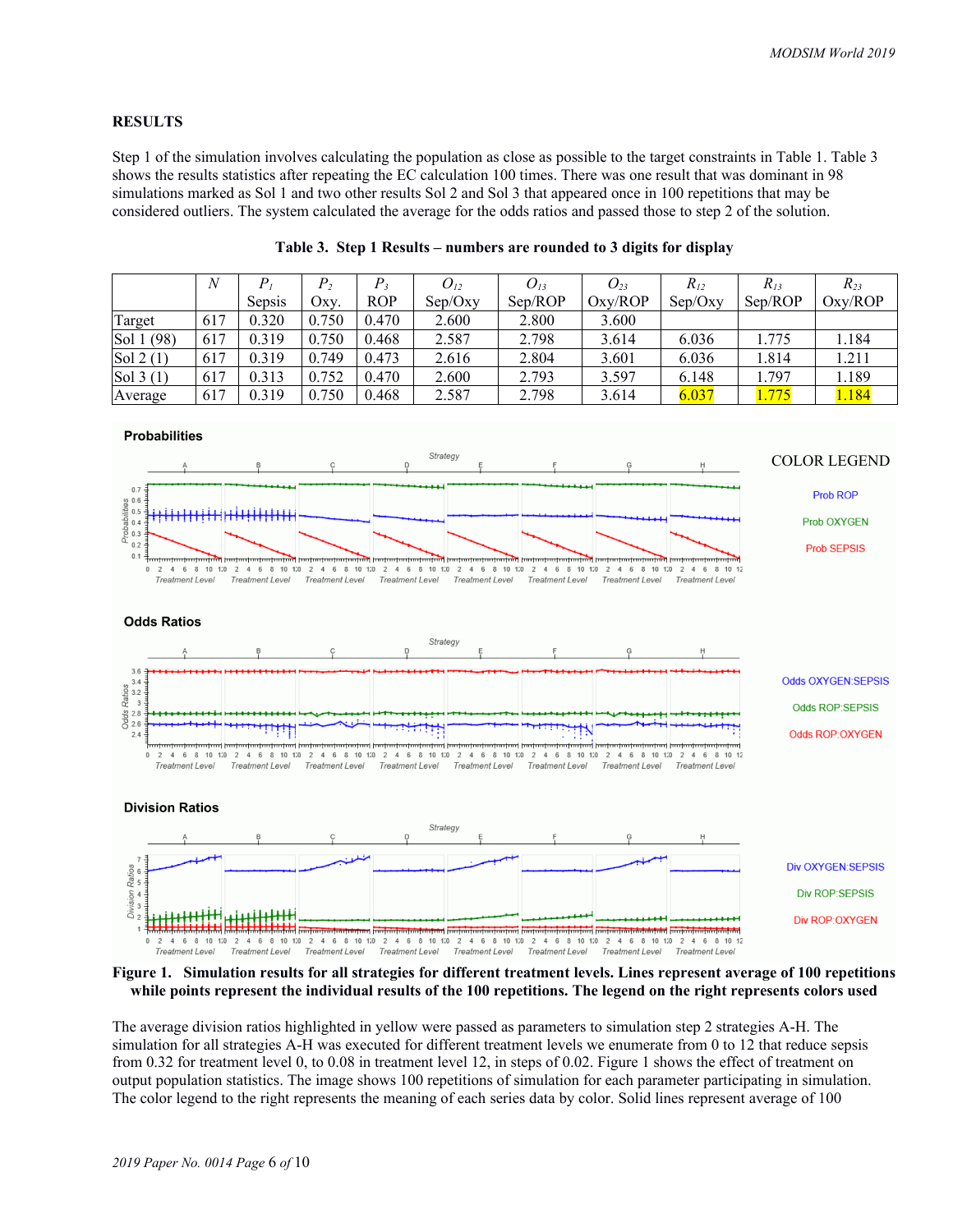repetitions while points represent separate repetitions, so variation is visible. The difference between the different categories is clearly visible. Strategies A and B have the most variation of the ROP outcome since the constraints are not associated with the change in sepsis indicated by the red markers that are decreased. Other strategies produce different results. Also note that odds ratios and the oxygen probability were kept more or less steady with a few exceptions in strategies B, D, F, H near the final treatment level. One possible explanation is random behavior, yet those strategies have a constraint on the division ratios of ROP:Oxygen that is part of the odds ratio of the ROP:Oxygen, so the visible variability may indicate the difficulty of the system to comply with all constraints while changing the sepsis – in other words, the more sepsis is lowered, it is harder to find solutions to comply with all constraints and even if there is an optimal solution, the system may need more computational effort to find it so the spread of possible solutions widens. Also note that the more we decrease sepsis, we will eventually reach a limit where it is impossible to find a solution that fulfills all constraints and the system will find the closest solution it can. This is visible looking at strategy H where we would have expected to see parallel lines in all measures except from the oxygen and ROP probabilities – however instead we see a slight drift in most lines. Recall that solution H represent a situation where there are more equations than parameters to compute so the slight variation in all measures can be viewed as the best compromise the system can find to satisfy the over-constrained problem.

To numerically represent results, we extracted the solution for the last treatment level where sepsis was reduced to 0.08 - a quarter of the initial value. Table 4 shows the numeric results, while table 5 shows the deviation of each strategy from the constraints.

Tables 4 and 5 reveal that in most cases, odds ratios changes are minimal while division ratios are more volatile which makes sense due to the formula construct. Each strategy selected seems to have trade off in accuracy of certain constraints while strategy H seems to be spread the inaccuracy between all parameters which makes sense as it is more constrained than other solutions. So unless a medical expert provides some additional criteria for solving the problem in step 2, perhaps the H strategy can be used to give a moderate result.

| Strategy       | $P_{i}$ | $P_{2}$ | $P_3$      | $O_{12}$ | $O_{13}$ | $O_{23}$ | $R_{I2}$ | $R_{13}$ | $R_{23}$ |
|----------------|---------|---------|------------|----------|----------|----------|----------|----------|----------|
|                | Sepsis  | Oxygen  | <b>ROP</b> | Sep/Oxy  | Sep/ROP  | Oxy/ROP  | Sep/Oxy  | Sep/ROP  | Oxy/ROP  |
| Step 1 Ref     | 0.080   | 0.750   | 0.470      | 2.600    | 2.800    | 3.600    | 6.037    | 1.775    | 1.184    |
| A              | 0.081   | 0.750   | 0.470      | 2.592    | 2.799    | 3.590    | 7.328    | 2.303    | 1.198    |
| ΙB             | 0.081   | 0.716   | 0.466      | 2.537    | 2.799    | 3.606    | 6.015    | 2.265    | 1.231    |
| C              | 0.081   | 0.750   | 0.409      | 2.589    | 2.803    | 3.623    | 7.326    | 1.782    | 0.916    |
| D              | 0.084   | 0.719   | 0.412      | 2.528    | 2.801    | 3.601    | 6.084    | 1.795    | 0.962    |
| E              | 0.081   | 0.750   | 0.475      | 2.590    | 2.794    | 3.584    | 7.331    | 2.332    | 1.215    |
| F              | 0.083   | 0.728   | 0.466      | 2.396    | 2.803    | 3.601    | 6.030    | 2.248    | 1.203    |
| <sub>I</sub> G | 0.081   | 0.749   | 0.431      | 2.594    | 2.784    | 3.597    | 7.276    | 1.945    | 1.010    |
| ΙH             | 0.084   | 0.715   | 0.430      | 2.553    | 2.795    | 3.600    | 6.010    | 1.939    | 1.050    |

**Table 4. Step 2 Results per strategy – numbers are rounded to 3 digits for display**

**Table 5. Step 2 Deviation from reference per strategy – numbers are rounded to 3 digits for display**

| Strategy | P      | P <sub>2</sub> | $P_{3}$    | $O_{12}$ | $O_{13}$ | $O_{23}$ | $R_{I2}$ | $R_{I3}$ | $R_{23}$ |
|----------|--------|----------------|------------|----------|----------|----------|----------|----------|----------|
|          | Sepsis | Oxygen         | <b>ROP</b> | Sep/Oxy  | Sep/ROP  | Oxy/ROP  | Sep/Oxy  | Sep/ROP  | Oxy/ROP  |
| ΙA       | 0.001  | 0.000          | 0.000      | $-0.008$ | $-0.001$ | $-0.010$ | 1.291    | 0.527    | 0.014    |
| ΙB       | 0.001  | $-0.034$       | $-0.004$   | $-0.063$ | $-0.001$ | 0.006    | $-0.022$ | 0.489    | 0.047    |
| C        | 0.001  | 0.000          | $-0.061$   | $-0.011$ | 0.003    | 0.023    | 1.289    | 0.007    | $-0.269$ |
| D        | 0.004  | $-0.031$       | $-0.058$   | $-0.072$ | 0.001    | 0.001    | 0.047    | 0.020    | $-0.223$ |
| ΙE       | 0.001  | 0.000          | 0.005      | $-0.010$ | $-0.006$ | $-0.016$ | 1.294    | 0.556    | 0.030    |
| ΙF       | 0.003  | $-0.022$       | $-0.004$   | $-0.204$ | 0.003    | 0.001    | $-0.007$ | 0.473    | 0.019    |
| G        | 0.001  | $-0.001$       | $-0.039$   | $-0.006$ | $-0.016$ | $-0.003$ | 1.240    | 0.170    | $-0.174$ |
| ΙH       | 0.004  | $-0.035$       | $-0.040$   | $-0.047$ | $-0.005$ | 0.000    | $-0.027$ | 0.164    | $-0.135$ |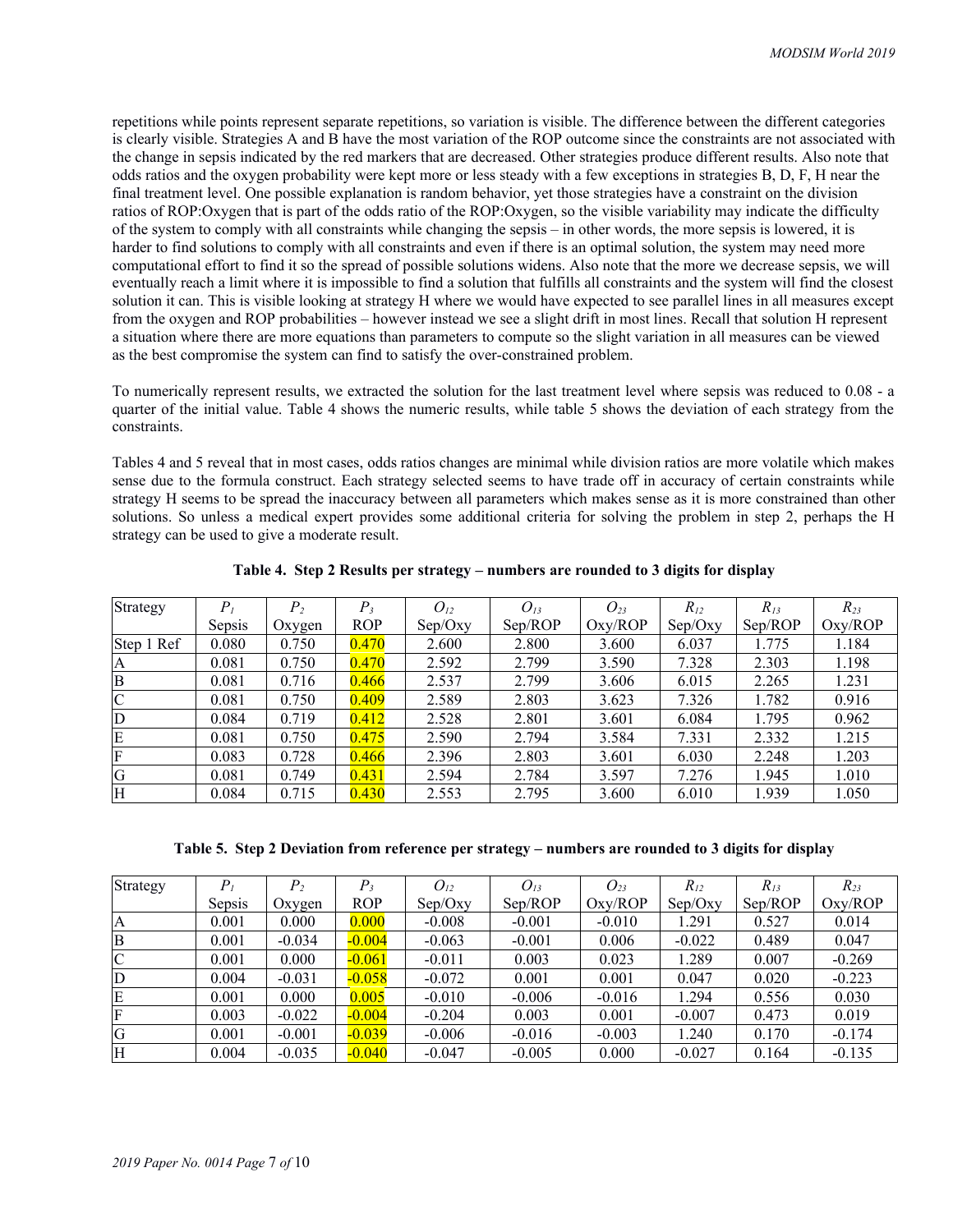A medical expert may immediately look at the ROP column, marked in yellow, to see how much an outcome is improved when a modeled treatment is assumed to drop sepsis to a quarter of the original probability. However, the variability displayed between the different strategies shows a large variation. Note that solution E actually shows increase in ROP which may be counter intuitive, yet looking at the constraints of strategy E we see that the division ratio connecting sepsis to ROP is not constrained – in fact in all strategies that this constraint is not used, the change is ROP is very small. So the medical expert will have to make a judgment call if the connection between sepsis on ROP is constrained by both odds ratios and division ratios. In absence of knowledge the answer of the system may be written as the following sentence:

When modeling the effect of a hypothetical treatment that drops sepsis from 32% to 8% of the population while keeping odds ratio constraints, different models show a change in ROP from 47% to the range of (40.9% - 47.5%) where the most informed model reached 43%.

This solution should be compared to the solution in the first table in (Dammann, Chui and Blumer, 2018), where for Sepsis = 5-10% results in ROP of 40-41%. Our EC solution of 43% seems conservative, although strategy C seems to match in both solutions. Our EC solution, however, shows a variety of solutions that the epidemiologist should consider.

# **DISCUSSION**

The solution provided in this paper is by no way optimal and can be improved in many ways. While still using EC algorithms it is possible to rewrite the solution definition so that instead of generating individuals, the solution will generate Group sizes *#Gabc* and by this speed up the solution considerably. This solution will still have the advantages of the EC solution, yet it will not have the advantage of being general enough to allow more complicated population generation. For example if another parameter would be added to the problem that is not Boolean, e.g. duration of oxygen that would be represented by a real number, it would not be possible to represent it using number of individuals per group. However, with the current solution that generates a population, it would be easy to randomly generate it and add constraints. So the solution provided, although not optimal, opens future opportunities and can be merged with other population techniques (Barhak, 2015).

Although other solutions still have value and can be merged with the techniques presented here, it is important to note that this type of population modeling problem does not require a quick solution. Instead, it requires exploration of the possible solutions to better understand the observed situation. Specifically, in this work it was shown that the problem is not fully defined and epidemiological experts should provide additional information when published to properly represent the population studies. The following is recommended:

- 1. Report statistics with higher precision. This practice is considered unpopular within the biomedical community where the statistical error is many times larger than the precision of one digit. However, if computers are asked to reconstruct population characteristic of a population, those numbers can prove useful as those provide ways to check solutions. An appendix to a paper publishing results with the full precision numbers would also help in reproducibility and verification modeling issues. To support this claim, see the calculations in the appendix in (Hayes et. al. 2013) to show how verification can fail when insufficient digits of precision are given.
- 2. Provide additional measurements of a population. Even clinical trial reports that attempt to provide information on the structure of a population tend to limit information. Even where reporting statistics to ClinicalTrials.Gov (ClinicalTrials.gov, Online), which is now required by law (110th Congress, 2007), studies under report information and many times stick to the very basic Age and Gender categories and do not match data provided in publications. If clinicians want to have their study results reproduced virtually, they have to provide sufficient information for the data to be machine comprehensible.
- 3. Alongside known facts, clinicians should provide possible explanations even if measurements are not reported. Algorithms such as EC algorithms can get additional possible explanations and see how those fit the reality. Specifically in this problem, if the clinician would define additional possible biological invariants it would be possible to verify those and provide a more conclusive answer. For example, if one of the added constraints to the second step would be defined as invariant, it would be possible to verify if indeed it is invariant.

# **ACKNOWLEDGEMENTS**

The authors acknowledge the help of many open source developers that created free tools to enable this work, and more specifically, to developers of Anaconda, bokeh, dask, and holoviews. Special thanks to Matthew Rocklin who provided insight into the dask library and James Bednar who provided a friendly introduction to holoviews.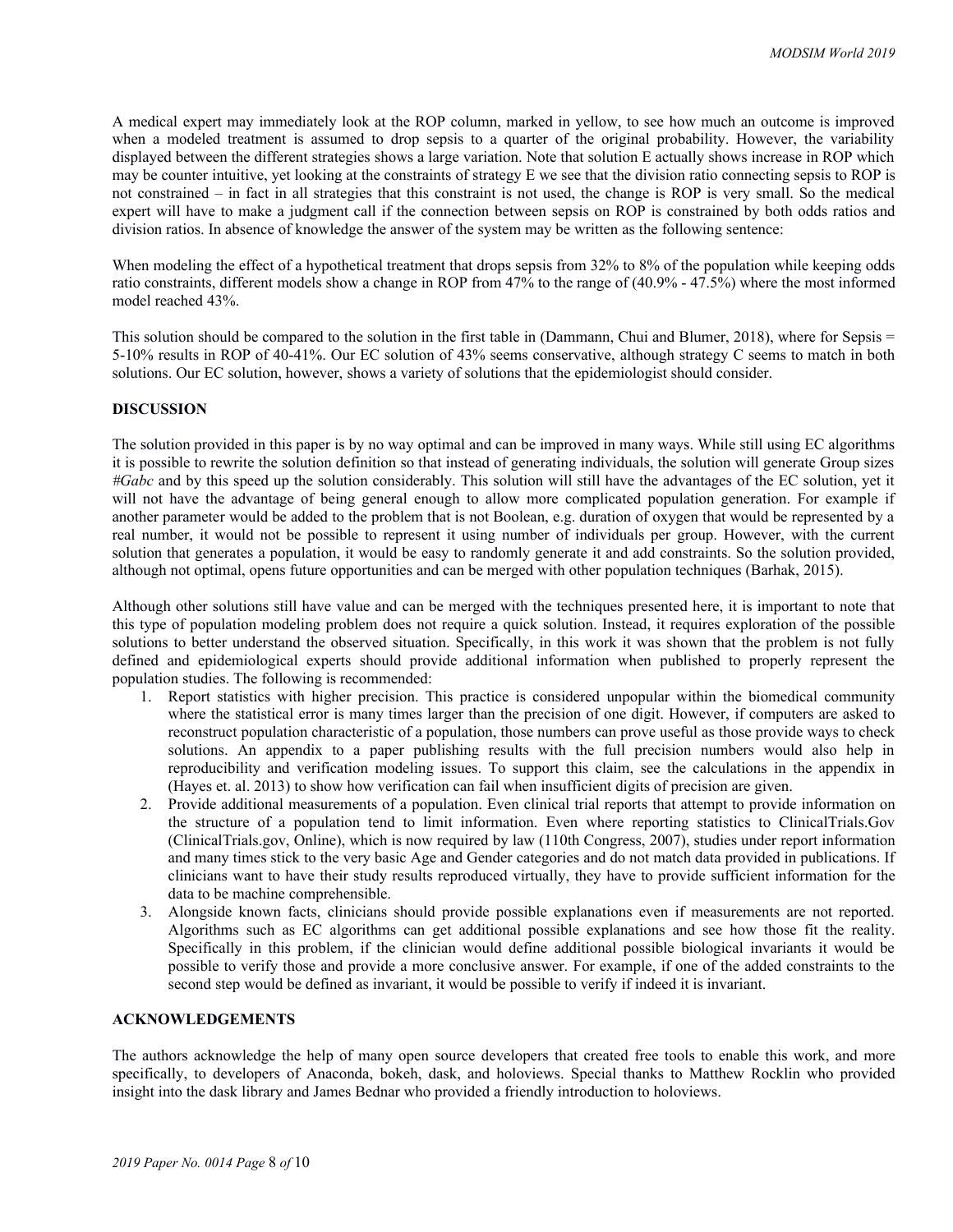## **REPRODUCIBILITY INFORMATION**

The results for this paper were calculated on a 4 core laptop computer with Windows 10 deployed by Anaconda (64-bit) with python 2.7.14, dask 0.17.2, bokeh 0.13.0, inspyred 1.0, numpy 1.14.2 , holoviews 1.10.7 and on a 64 core server with Linux 18.04 with Anaconda (64-bit) python 2.7.15, dask 0.19.1, bokeh 0.13.0, inspyred 1.0, numpy 1.15.3, holoviews 1.10.7. The code is stored in the GitHub repository: <https://github.com/Jacob-Barhak/PopDOM>

The numbers used in this paper are taken from (Dammann, Chui and Blumer, 2018). Those numbers are close to the numbers in (Chen, 2011), yet are not an exact match, so the analysis in this paper should not be considered for epidemiological use without further exploration into the differences.

# **REFERENCES**

- Moore. G. E., (1965). Cramming more components onto integrated circuits. Electronics. <https://drive.google.com/file/d/0By83v5TWkGjvQkpBcXJKT1I1TTA/view>
- Olaf Dammann, Kenneth Chui, Anselm Blumer, (2018) A Causally Naïve and Rigid Population Model of Disease Occurrence Given Two Non-Independent Risk Factors, Online Journal of Public Health Informatics, <https://doi.org/10.5210/ojphi.v10i2.9357>
- Chen M, Çitil A, McCabe F, Leicht, Fiascone, Dammann C.E.L., Dammann O., (2011). Infection, oxygen, and immaturity: interacting risk factors for retinopathy of prematurity. Neonatology. 99, 125-32. PubMed <https://doi.org/10.1159/000312821>
- Population Modeling Working Group, Population Modeling by Examples (WIP) (2015) SpringSim 2015 , April 12 15, Alexandria, VA, USA . <http://dl.acm.org/citation.cfm?id=2887741>
- Population Modeling Working Group, Population Modeling by Examples II (2016) SummerSim 2016 , July 24 27, Montreal, CA.<https://doi.org/10.22360/SummerSim.2016.SCSC.060>
- Population Modeling Working Group, Population Modeling by Examples III (2017) SummerSim 2017 , July 9 12, Bellevue, WA, USA. <https://doi.org/10.22360/SummerSim.2017.SCSC.013>
- ClinicalTrials.gov (Online), ClinicalTrials.gov is a database of privately and publicly funded clinical studies conducted around the world. Online:<https://clinicaltrials.gov/>accessed 11/16/2019
- Barhak J. (2015). The Reference Model uses Object Oriented Population Generation. SummerSim 2015. Chicago IL, USA. Paper retrieved from:<http://dl.acm.org/citation.cfm?id=2874946> Presentation retrieved from: [http://sites.google.com/site/jacobbarhak/home/SummerSim2015\\_Upload\\_2015\\_07\\_26.pptx](http://sites.google.com/site/jacobbarhak/home/SummerSim2015_Upload_2015_07_26.pptx)
- Barhak J. (2013), MIST: Micro-Simulation Tool to Support Disease Modeling. SciPy, 2013, Bioinformatics track, [https://github.com/scipy/scipy2013\\_talks/tree/master/talks/jacob\\_barhak](https://github.com/scipy/scipy2013_talks/tree/master/talks/jacob_barhak) Video retrieved from: [http://www.youtube.com/](http://www.youtube.com/watch?v=AD896WakR94) [watch?v=AD896WakR94](http://www.youtube.com/watch?v=AD896WakR94)
- Hayes A.J., Leal J., Gray A.M., Holman R.R., & Clarke P.M. 2013. "UKPDS outcomes model 2: a new version of a model to simulate lifetime health outcomes of patients with type 2 diabetes mellitus using data from the 30 year United Kingdom Prospective Diabetes Study: UKPDS 82". *Diabetologia*, Vol. 56(9), pp. 1925-33. [http://dx.doi.org/10.1007/s00125-013-](http://dx.doi.org/10.1007/s00125-013-2940-y) [2940-y](http://dx.doi.org/10.1007/s00125-013-2940-y)
- 110th Congress, PUBLIC LAW 110–85—SEPT. 27, 2007 (2007) TITLE VIII—CLINICAL TRIAL DATABASES . Section 801 of the Food and Drug Administration Amendments Act of 2007. Online: <https://www.gpo.gov/fdsys/pkg/PLAW-110publ85/pdf/PLAW-110publ85.pdf#page=82>